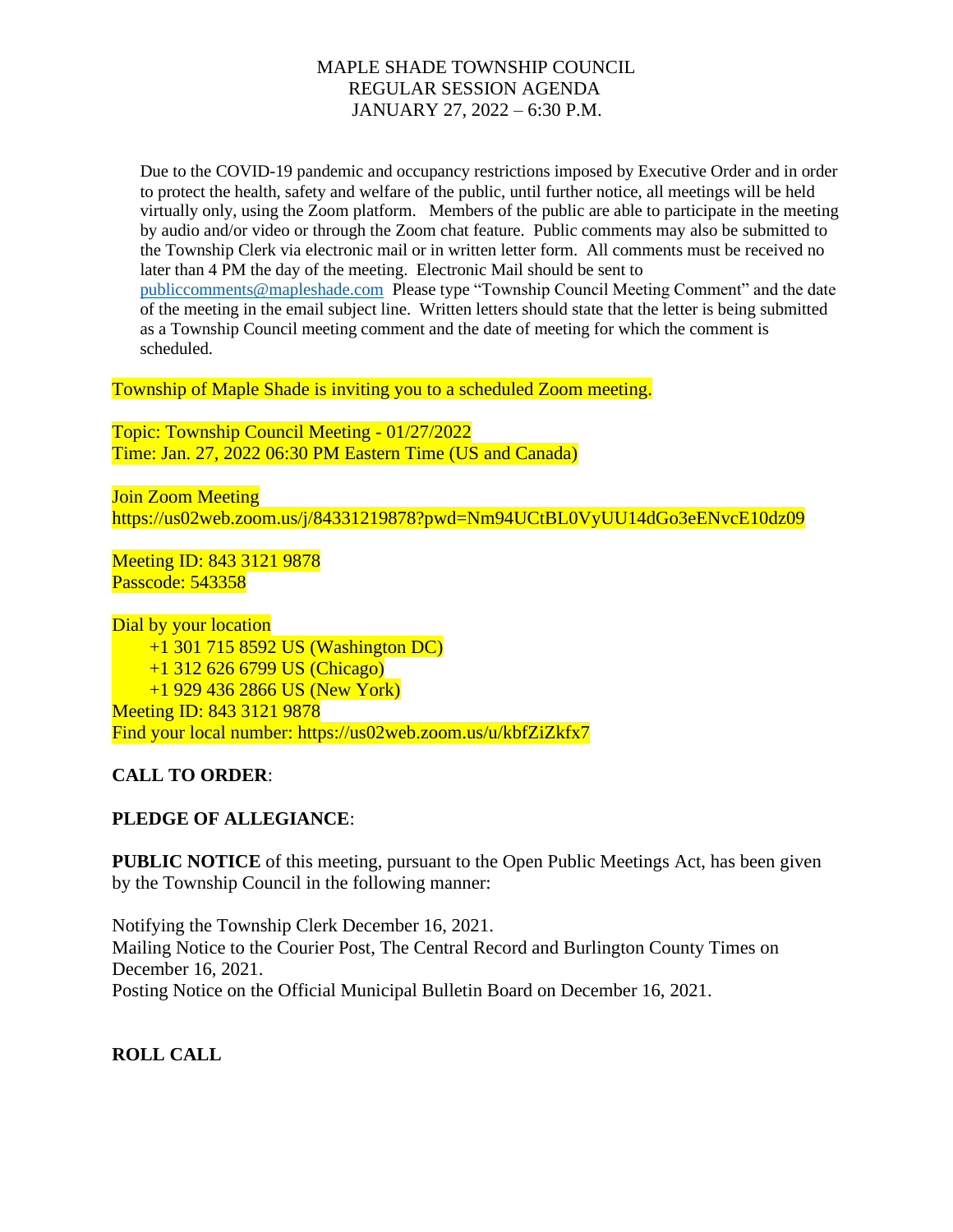### **Resolution No. 2022-R-33** Resolution to Meet in Executive Session for the following:

1. Matters relating to Litigation/Negotiation/Attorney Client Privilege – Fire Official's Office

| <b>Motion to Close:</b> | Second: | All in Favor: |
|-------------------------|---------|---------------|
|-------------------------|---------|---------------|

Formal action may be taken upon conclusion of Closed Session.

Motion to Adjourn: Second: All in Favor:

Mayor of the Township Council then declares the meeting closed and directs that the tape be shut off. At conclusion of closed portion, Mayor of Township Council calls for a motion to reopen the meeting and turn the tape on.

# **ORDINANCES – INTRODUCTION AND FIRST READING**

**Ordinance No. 2022-01** An Ordinance Establishing Salaries and Wages of Certain Officers and Employees of the Township of Maple Shade, County of Burlington, State of New Jersey, Effective January 1, 2022

| Motion for Introduction:           | Second: | Comments:                         | Roll Call: |
|------------------------------------|---------|-----------------------------------|------------|
| Publication Date: February 4, 2022 |         | Public Hearing: February 24, 2022 |            |

**Ordinance No. 2022-02** An Ordinance of the Township of Maple Shade, County of Burlington, Establishing an Anti-Nepotism Policy

| Motion for Introduction:           | Second: | Comments: | Roll Call:                        |
|------------------------------------|---------|-----------|-----------------------------------|
| Publication Date: February 4, 2022 |         |           | Public Hearing: February 24, 2022 |

**PUBLIC PORTION (for Consent Agenda Items) -** none Motion to Close: Second: All in Favor:

## **CONSENT AGENDA**

**Resolution No. 2022-R-34** Resolution Requesting Approval of Director of Division of Local Government Services for Dedication by Rider Approval for Donations for Community and Township Events Pursuant to N.J.S.A 40A:5-29

**Resolution No. 2022-R-35** Authorize Agreement with Burlington County for Aerial Larval Mosquito Control

**Resolution No. 2022-R-36** Appoint Kevin Briggs as Class I Special Law Enforcement Officer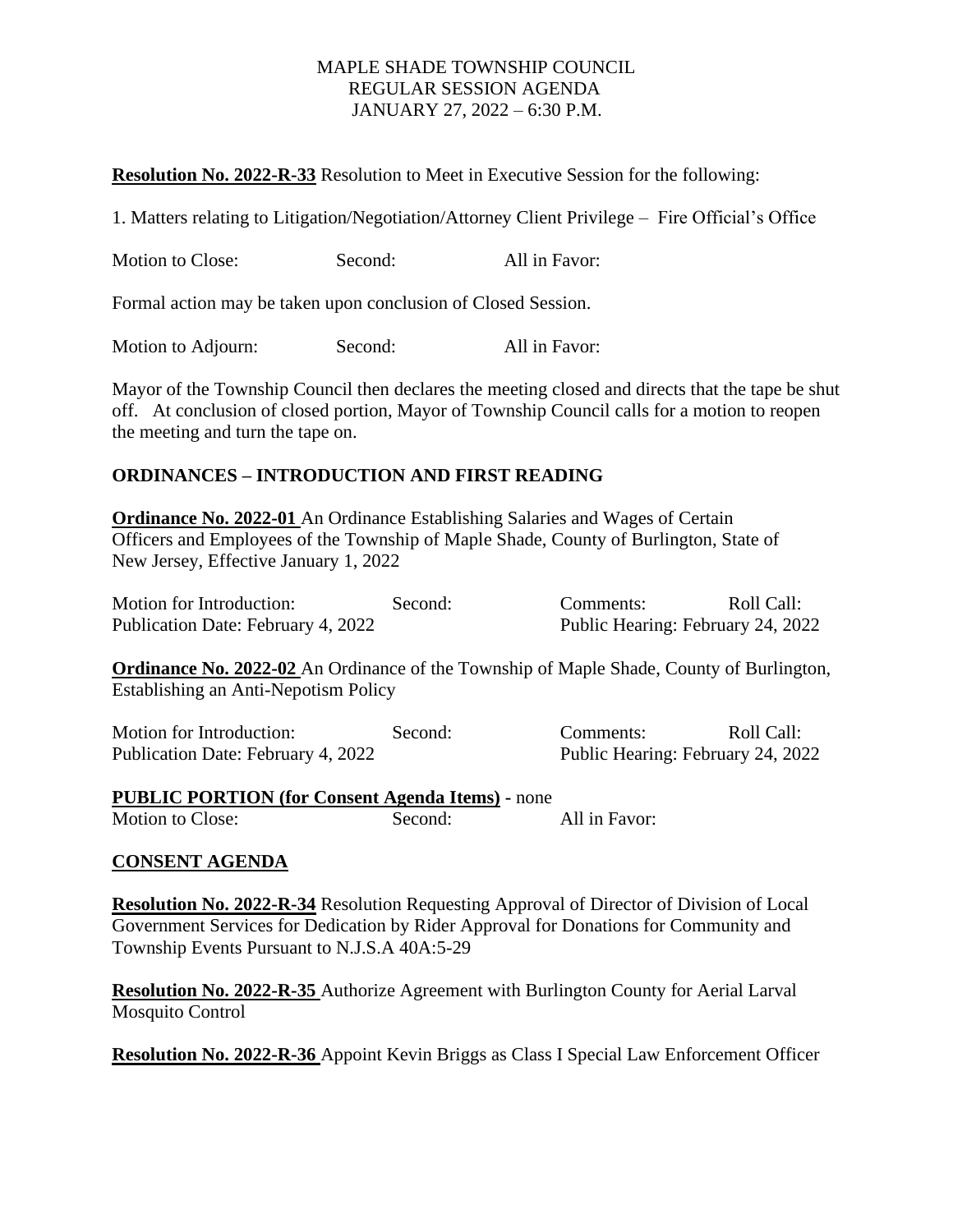**Resolution No. 2022-R-37** Amend Contract with Booth Mechanical, Inc. for North Coles Avenue Water Main Replacement and Approve Change Orders #1 & #2 as a Decrease of \$43,557.55

**Resolution No. 2022-R-38** Authorize Utility Engineer Services for Water and Sewer System Improvements – South Lippincott, in an Amount of \$43,200.00

**Resolution No. 2022-R-39** Authorize the Application for Treatment Works Approval for RPM Development LLC for Block 64, Lots 1-5 and 8

**Resolution No. 2022-R-40** Award Contract to Booth Mechanical, Inc. for 2021 Valve Replacement Project in an Amount of \$109,600

**Resolution No. 2022-R-41**Authorize Maintenance Bond Release for Maplewood III, LLC aka Park Crossing

**Resolution No. 2022-R-42** Resolution Accepting Stewardship Grant Funding From New Jersey Urban & Community Forestry

**Resolution No. 2022-R-43** Resolution Adopting a Green Purchasing Policy

**Resolution No. 2022-R-44** Pledge for Support from Township of Maple Shade's Companion Management Animal Plan

**Resolution No. 2022-R-45** Resolution Approving Municipal Support for Responsible Pet Ownership Programs in the Community

**Resolution No. 2022-R-46** Resolution for Municipal Pledge of Support for Sustainable Land Use

**Resolution No. 2022-R-47** Appoint Alyssa Floyd as a Maple Shade Police Officer Effective February 13, 2022

| Motion to Approve Consent Agenda:                              |         | Second: | Comments:     | Roll Call: |  |
|----------------------------------------------------------------|---------|---------|---------------|------------|--|
| <b>APPROVAL OF EXPENDITURE LIST</b><br>Motion to Approve:      | Second: |         | Comments:     | Roll Call: |  |
| <b>APPROVAL OF DECEMBER 2021 MINUTES</b><br>Motion to Approve: | Second: |         | Comments:     | Roll Call: |  |
| <b>PUBLIC PORTION</b><br>Motion to Close:                      | Second: |         | All in Favor: |            |  |

## **STAFF AND PROFESSIONAL COMMENTS**